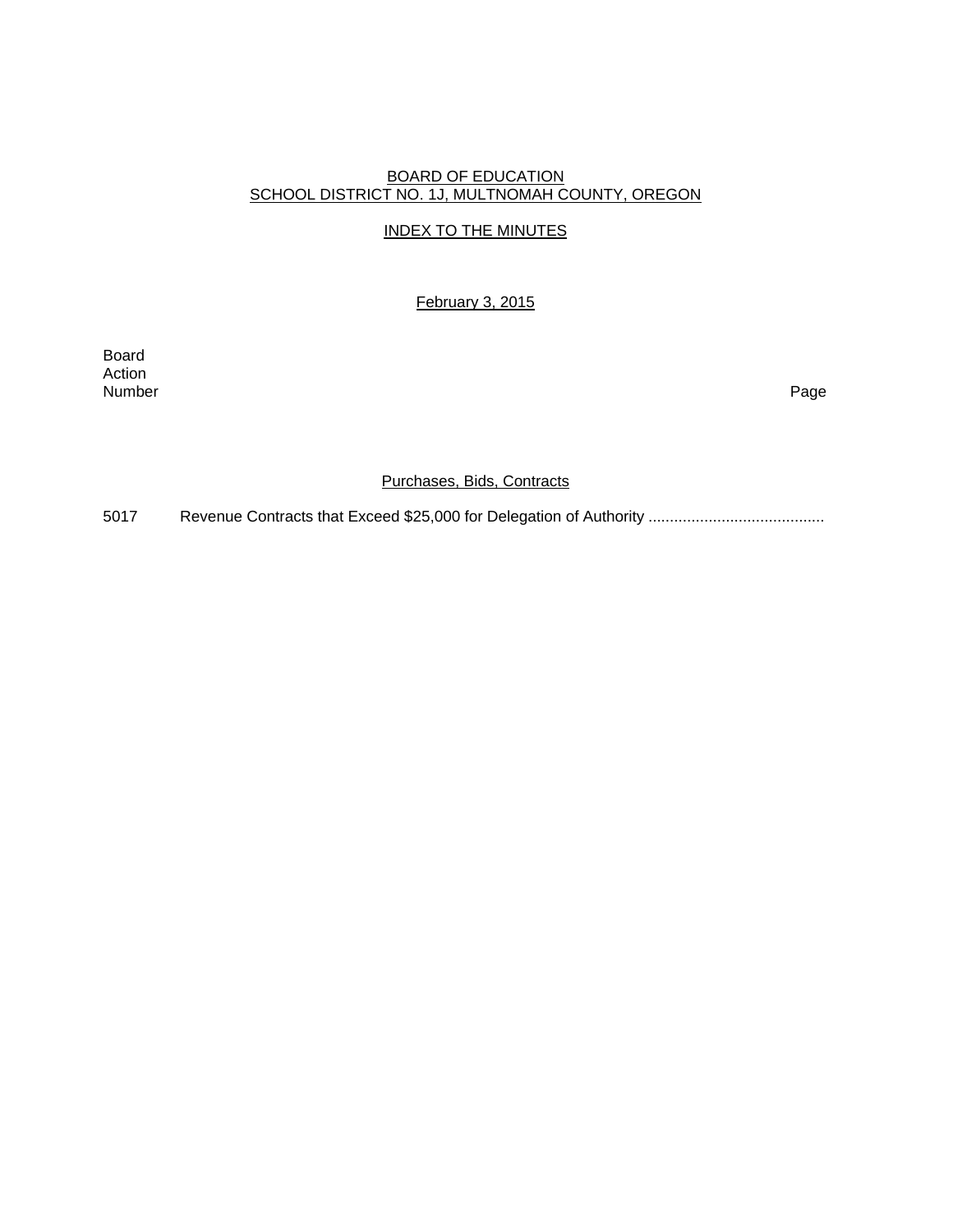# Purchases, Bids, Contracts

The Superintendent RECOMMENDED adoption of the following item:

### Number 5017

Director Knowles moved and Director Belisle seconded the motion to adopt the above numbered item. The motion was put to a voice vote and passed unanimously (yes-5, no-0, with Directors Regan and Koehler absent, and Student Representative Jayaswal voting yes, unofficial).